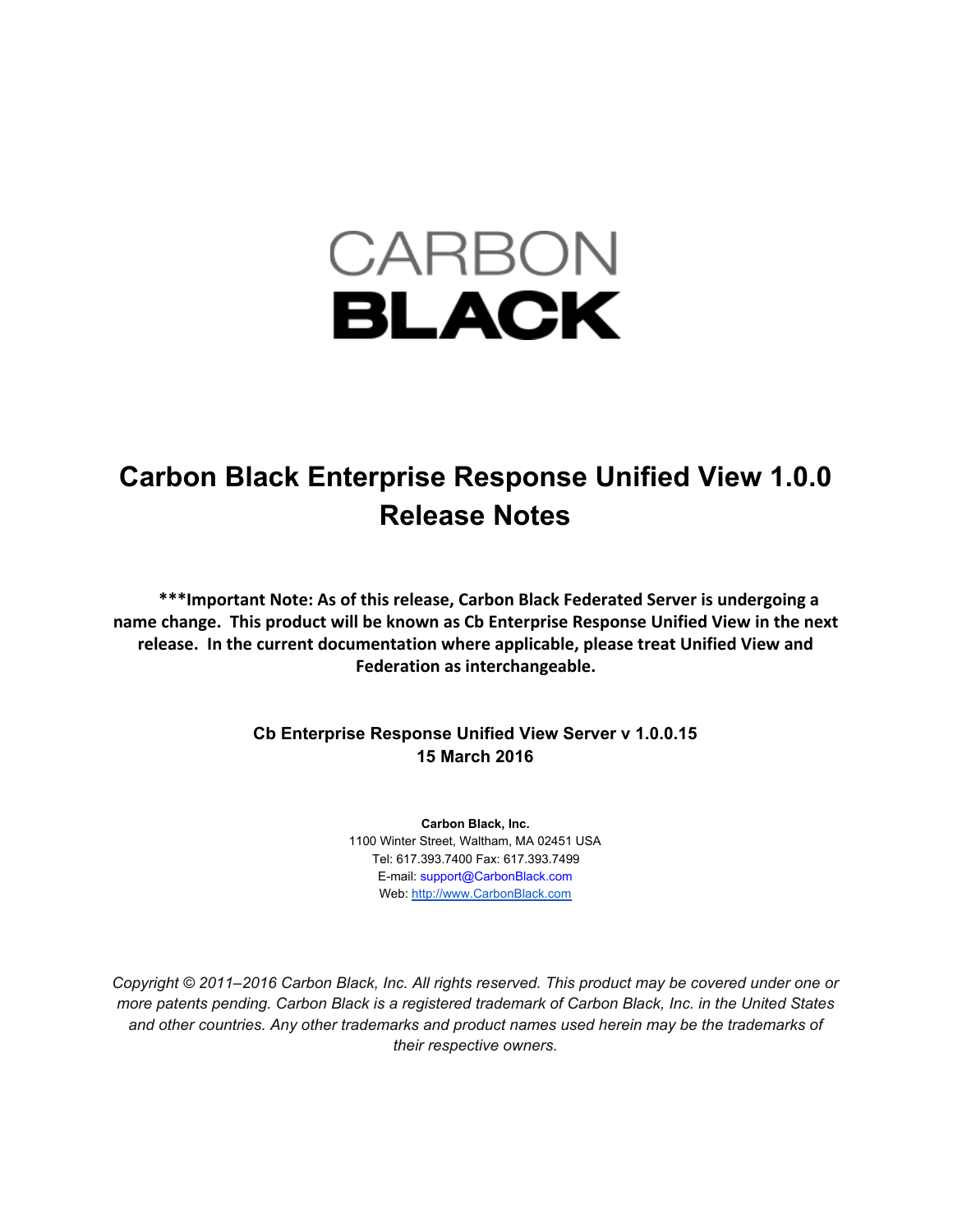### **Introduction**

The *Carbon Black Federation Server 1.0.0 Release Notes* document consists of the following major sections:

- **Known issues and limitations:**This section describes known issues or anomalies in this version that you should be aware of.
- **Contacting Carbon Black Support:**This section describes ways to contact Carbon Black Technical Support, and it details what information to have ready so the technical support team can troubleshoot your problem.

## **Documentation**

In addition to this document, you should have access to the following key documentation for both the Federation Server and the Carbon Black Enterprise Server(s) it will connect with:

- *Carbon Black Federation Server User Guide***:**Describes installation and use of the Carbon Black Federation Server. Information on server hardware sizing requirements and software platform support is included as part of this user guide.
- *Carbon Black User Guide*: Describes installation and use of the Carbon Black Enterprise Servers that collect information from endpoint sensors and correlate endpoint data with threat intelligence.

Additional documentation for special tasks and situations is available on the [Carbon](https://bit9.my.salesforce.com/) Black [customer](https://bit9.my.salesforce.com/) support portal.

#### **Known Issues and Limitations**

- 1. There is a known bug with views of the Watchlists page in percluster mode. When a sort order is specified and a watchlist is selected, the order will revert to the default.
- 2. On the Binary Details page, the description of the number of clusters that have seen the binary is mislabeled. The text should say that the binary was seen in X clusters where X is the actual number of clusters that have *processes* that saw the binary.
- 3. On the Cluster Management page, if you select "Stats and Details" for a cluster and that cluster has errors, the red error text in the Recent Errors panel may overflow the text area provided for its display.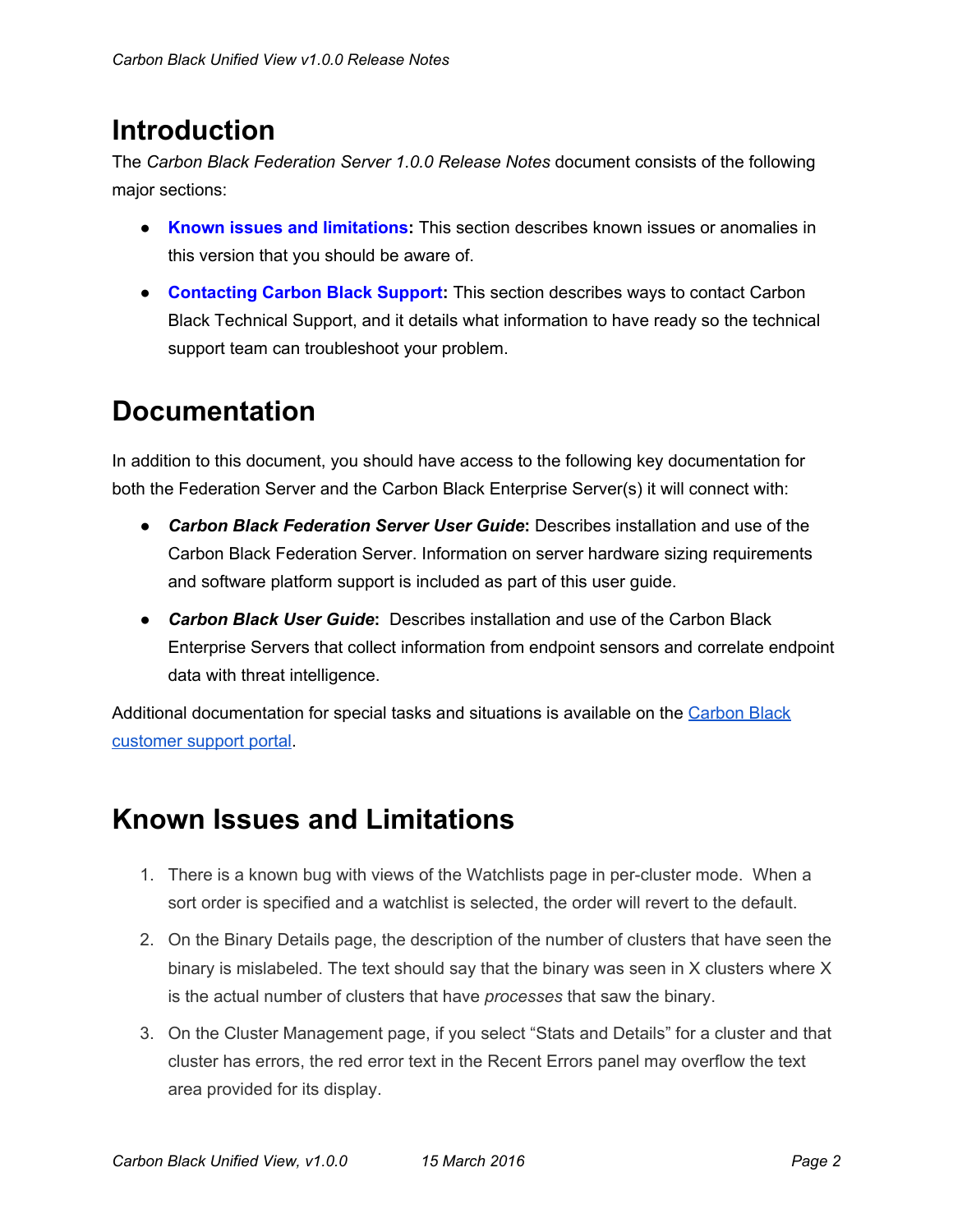- 4. If you are in a filtered view on the Cluster Management page and you disconnect or connect a cluster, the cluster is removed from the screen immediately and without a confirmation message. This can result in a red "No clusters found" message. In the default view, this results in the item moving to the bottom of the list, or in some cases to a different page.
- 5. If you did a "yum update" prior to running "yum update cbfed" and you had some additional repos so that one of the cbfed dependencies was updated to a higher version, you might see an error message similar to the following:



In this case, downgrade the conflicting RPM to the version required for this release by using a command similar to the following:

yum downgrade mock-1.0.1-1.noarch

#### **Contacting Carbon Black Support**

For your convenience, Carbon Black Technical Support offers several channels for resolving support questions:

| <b>Technical Support Contact Options</b> |
|------------------------------------------|
| Web: www.carbonblack.com                 |
| E-mail: support@carbonblack.com          |
| Phone: 877.248.9098 (877.BIT9.098)       |
| Fax: 617, 393, 7499                      |
| Hours: $8$ a.m. to $8$ p.m. EST          |